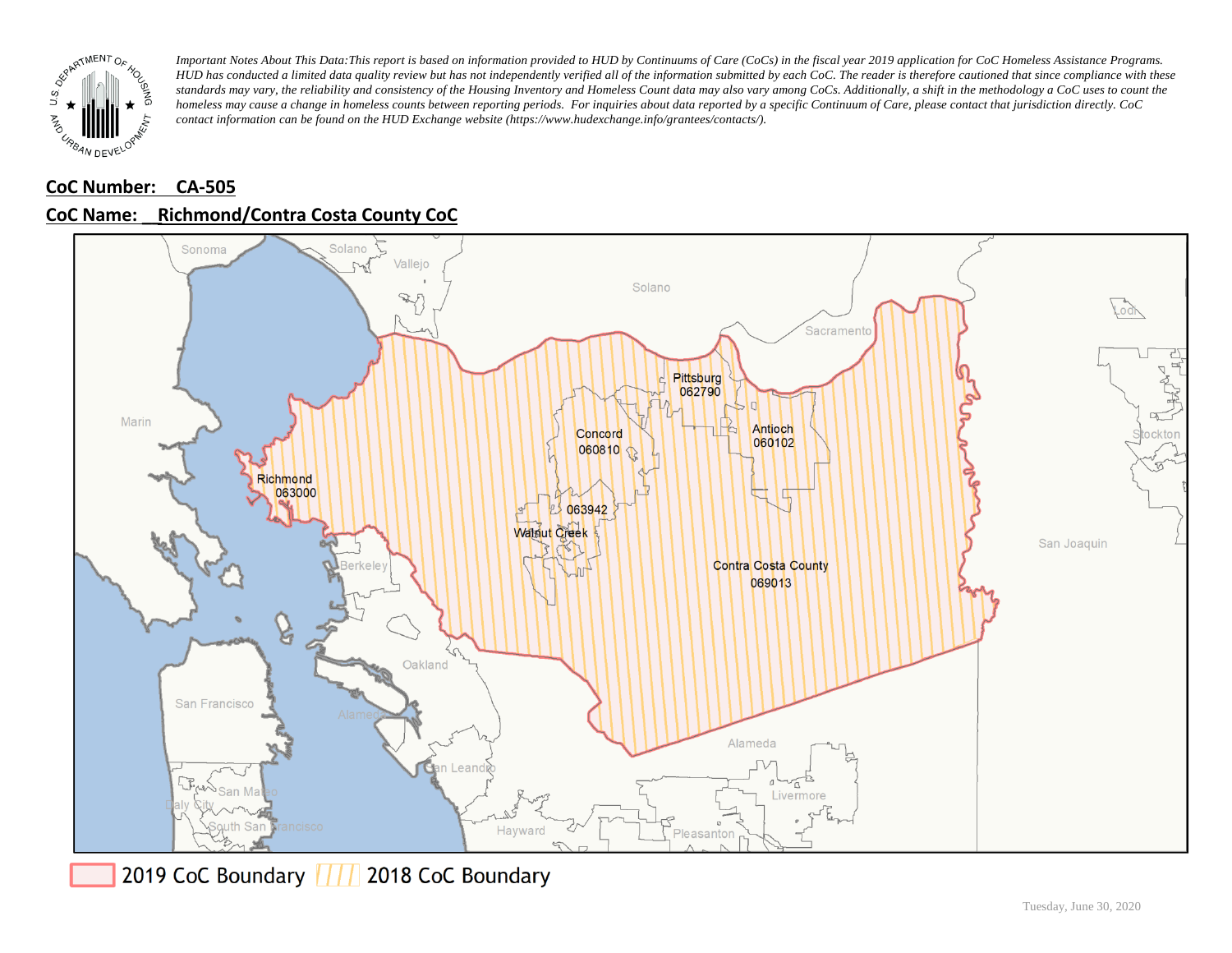

#### **CoC Number: CA-505**

### **CoC Name: \_\_ Richmond/Contra Costa County CoC**



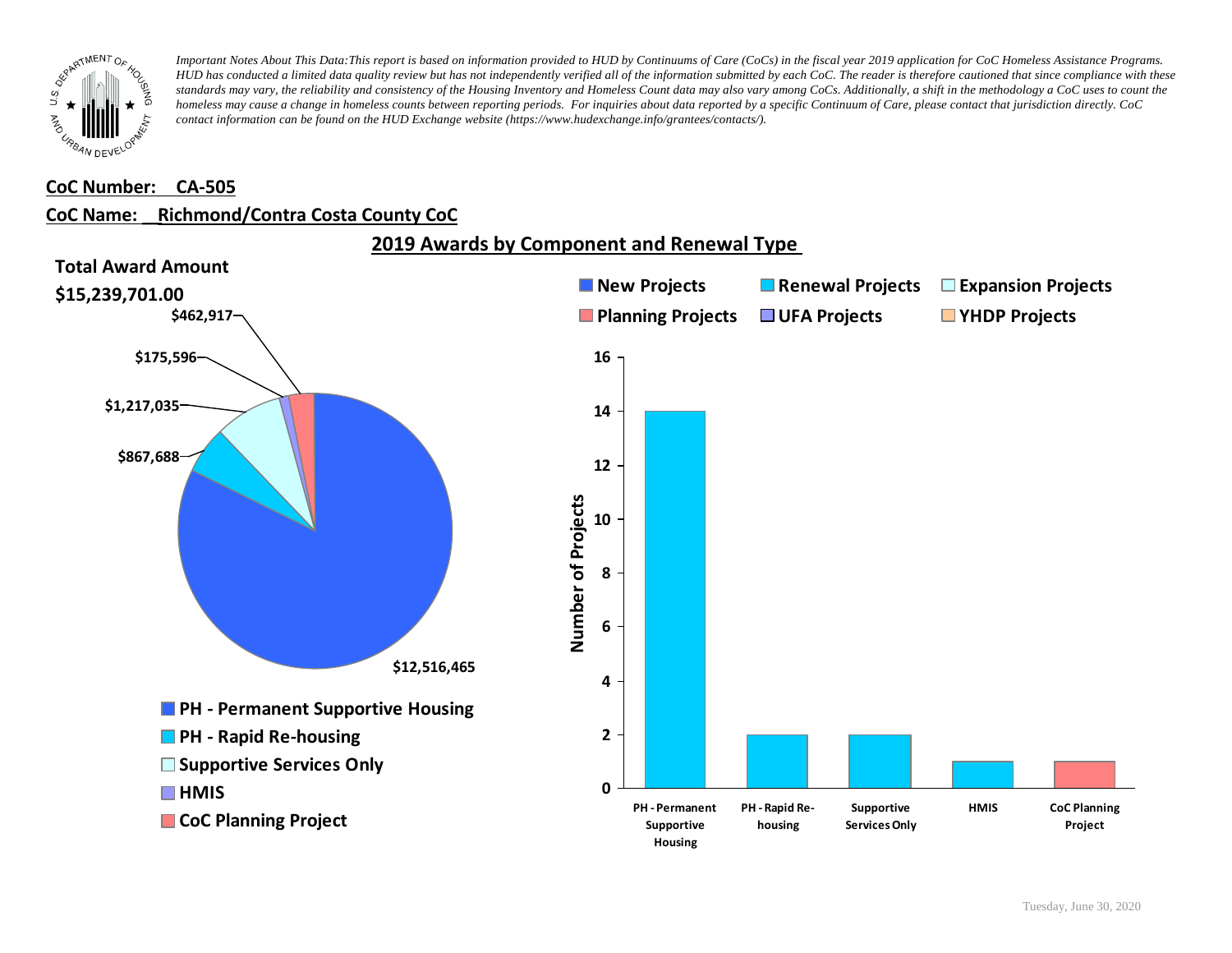

### **CoC Number: CA-505**

### **CoC Name: \_\_ Richmond/Contra Costa County CoC**



### **2019 Housing Inventory Summarized by Target Population and Bed Type**

<sup>1</sup> Adult & Child Beds refer to beds for households with one adult (age 18 or older) and at least one child (under the age of 18).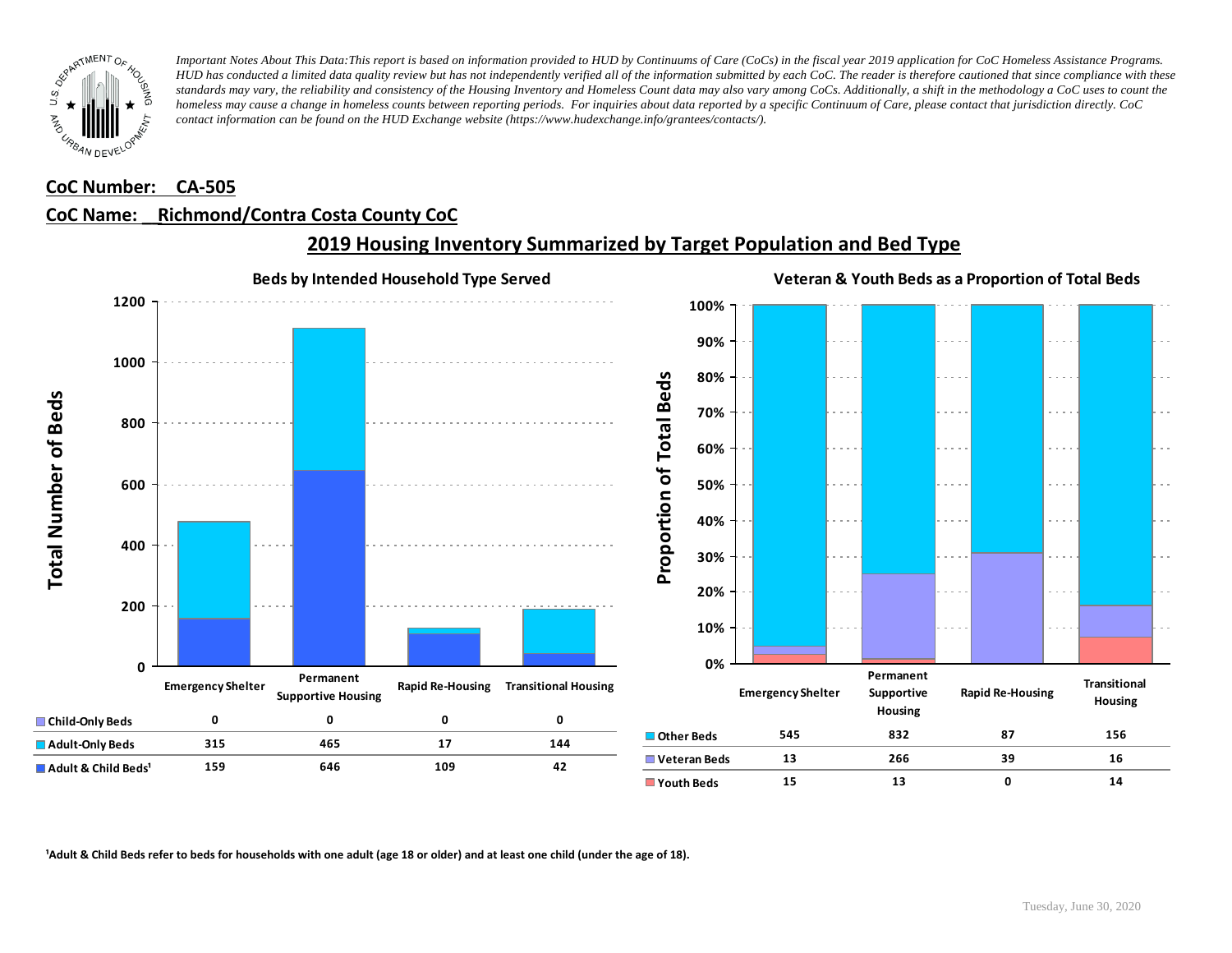

#### **CoC Number: CA-505**

#### **CoC Name: \_\_ Richmond/Contra Costa County CoC**

## **2019 Point in Time Count Summarized by Household Type**



\* Safe Haven programs are included in the Transitional Housing category.

¹This category includes single adults, adult couples with no children, and groups of adults. ²This category includes households with one adult and at least one child under age 18.

³This category includes persons under age 18, including children in one-child households, adolescent parents and their children, adolescent siblings, or other household configurations composed only of children.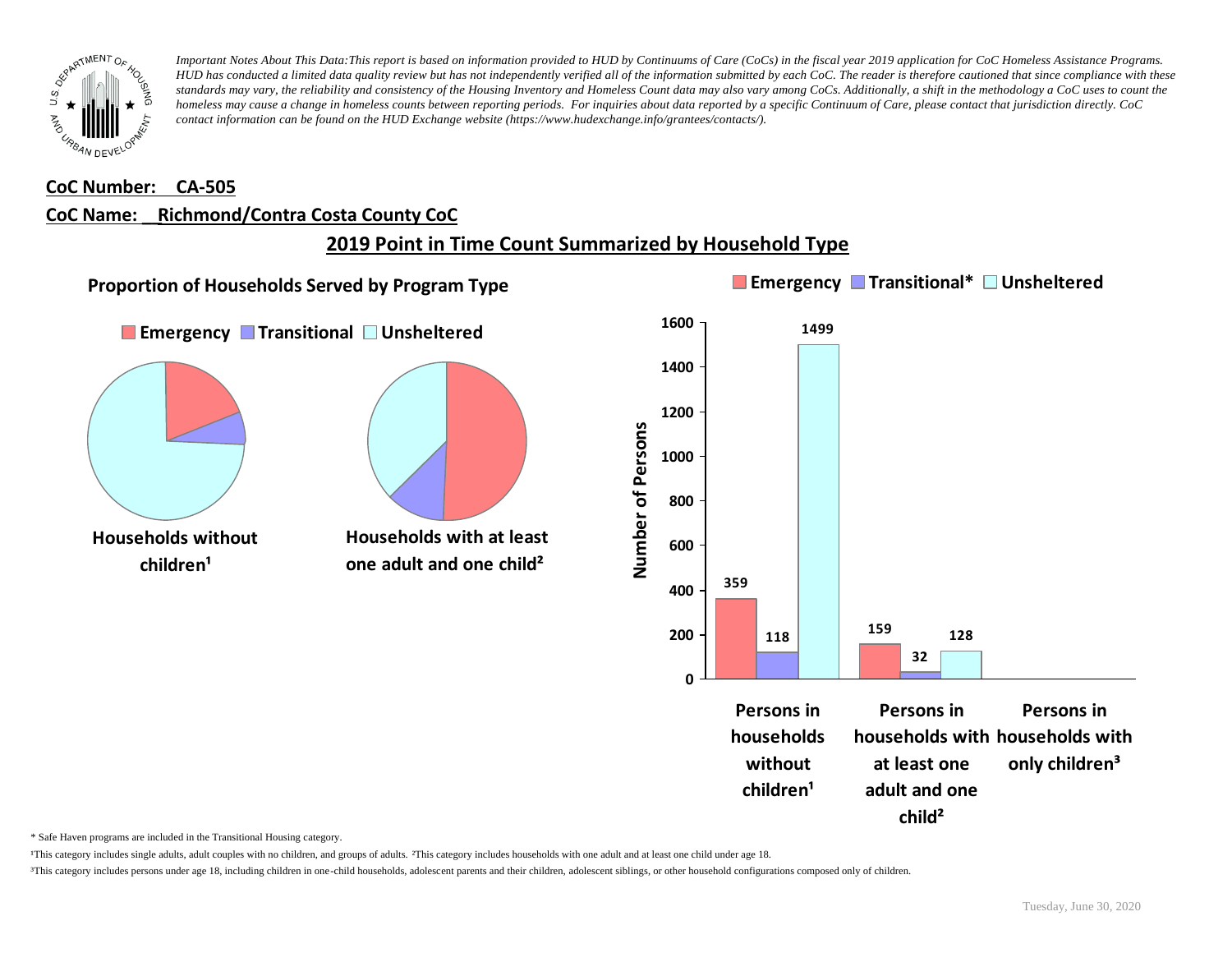

# **CoC Number: CA-505 CoC Name: \_\_ Richmond/Contra Costa County CoC**



### **2019 Point-In-Time Count Proportion of Persons in each Age Group by Household Type**

\* Safe Haven programs are included in the Transitional Housing category.

¹This category includes single adults, adult couples with no children, and groups of adults. ²This category includes households with one adult and at least one child under age 18.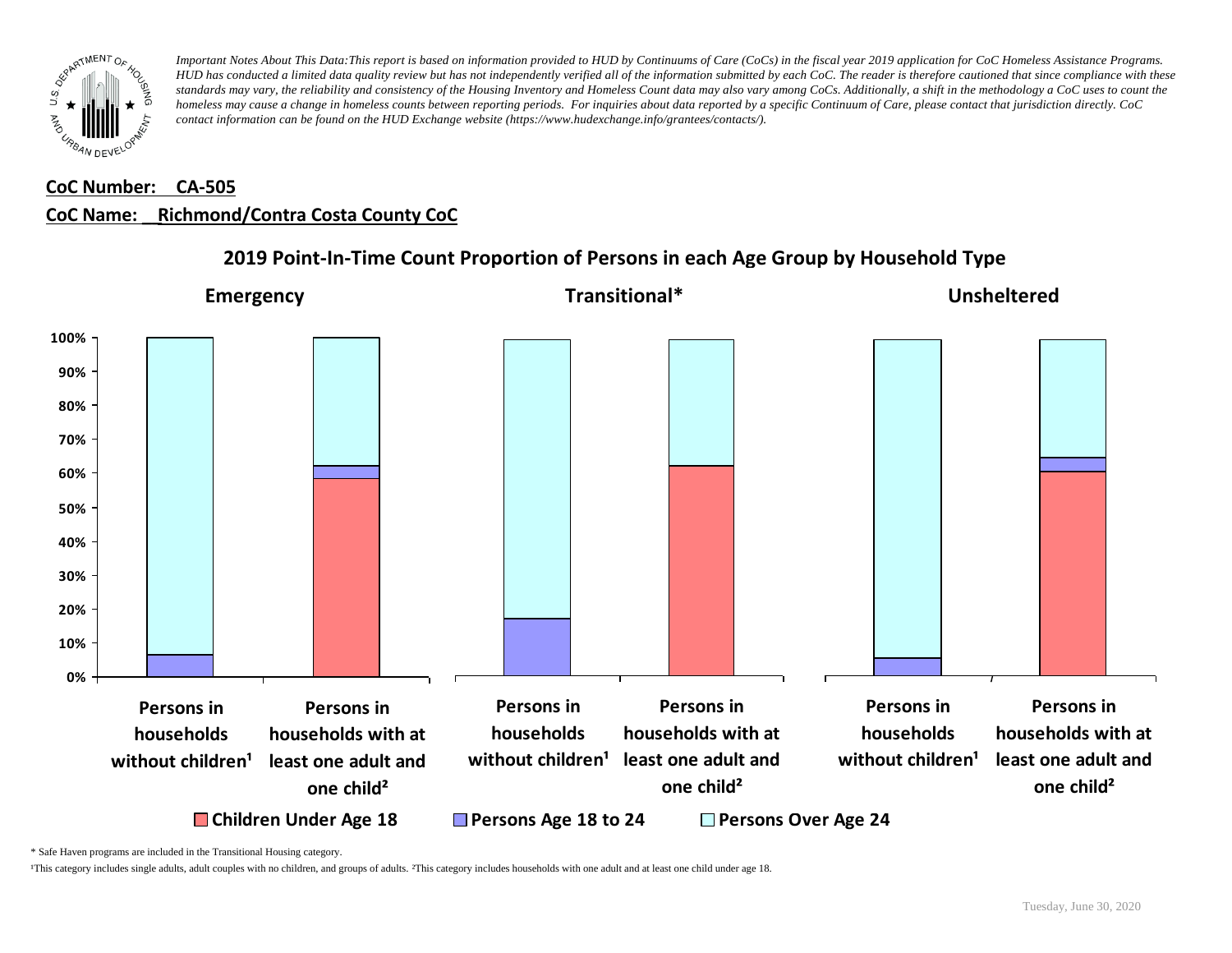

### **CoC Number: CA-505**

### **CoC Name: \_\_ Richmond/Contra Costa County CoC**



## **2019 Point in Time Count Summarized by Chronically Homeless by Household Type**

\* Safe Haven programs are included in the Transitional Housing category.

¹This category includes single adults, adult couples with no children, and groups of adults. ²This category includes households with one adult and at least one child under age 18.

³This category includes persons under age 18, including children in one -child households, adolescent parents and their children, adolescent siblings, or other household configurations composed only of children.